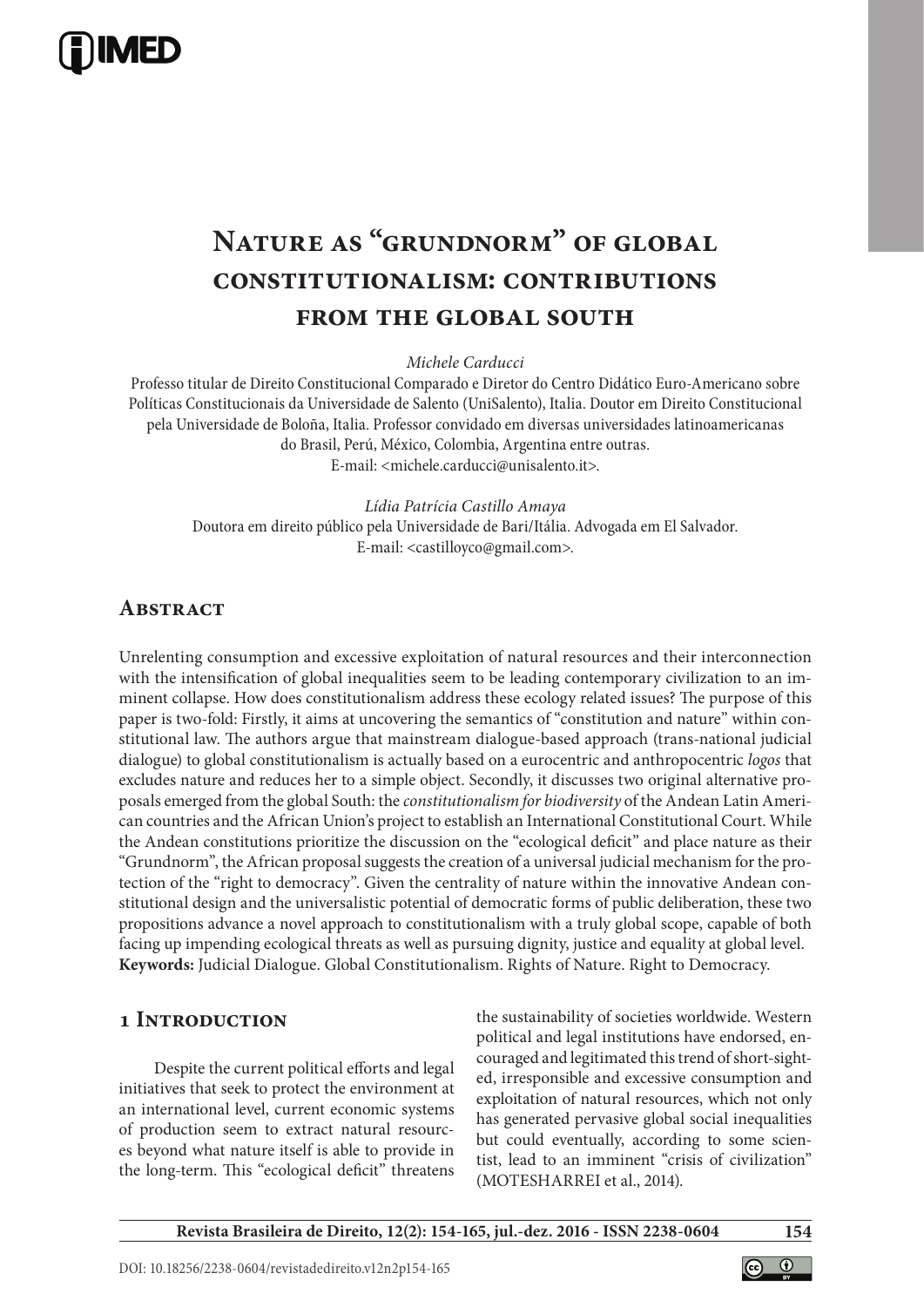

Given these disturbing predictions about the planet's future, two unavoidable legal questions arise: (a) what concepts of constitutional comparison are being spread in today's discourses about global constitutionalism? and (b) what is the relationship between these notions of global constitutionalism and the ecosystem of Planet Earth? Or in other words: What is the relationship between the "semantics" of constitutionalism and the ecosystem of nature?

In light of the predictions of ecologists and scientists it seems that the historical constitutional models legitimizing the primacy of the individual over nature have put the ecological stability of the planet in danger.

Fundamentally, the relationship between human-centered constitutionalism, with its demands and claims of freedom, justice and inter-generational equality, on the one hand, and nature as geo-system of human survival, on the other, demonstrate the great paradox of our civilization: How is it possible to think of a more just, more dignified (with respect of rights and freedoms) and more equal world society, when those States, whose national constitutions pursue such values, do little or nothing to prevent the self-destruction of our planet? Do legal scholars who advocate the emergence of a "global constitutionalism" deal with these issues and questions? In most cases, they ignore them.

Today, the most widespread notion of global constitutionalism is one that understands it as judicial dialogue, an allegedly transparent judicial communication, which primarily seeks the protection of individual fundamental rights. Despite encouraging communication between the plurality of rights, this approach does not necessarily favor the exchange of real information about the complexity of legal pluralism itself nor does it embrace the plurality of conceptions that envision and articulate *other* cosmovisions and distinct "ways of living" found in non-western worldviews (QUIJANO, 2013).

As a consequence such a communication-based constitutional design facilitates the maintenance of the economic and social status quo that favors indifference within the international community, towards other alternative non-predatory models capable of promoting global equality and guarantee human survival (NUSSBAUM, 2010, 2011).

### **2 The Return to the** *Logos*

But what is the cause of such indifference? The answer lies in the *logos* of constitutional law.

Although issues relating to nature are not new to constitutional law, these have been addressed only and exclusively in anthropocentric terms. Nature has always been understood as an object: as an "anthropic principle" (CARTER, 1974; REBAGLIA, 1996) and sustainable environment at the service of the needs, enjoyment and exploitation of human beings. This philosophical conception of nature has created a historical *lacunae* within constitutionalism and this *lacunae* is indeed the progeny of constitutionalism's primary "genetic code": a binary code based on the idea that human society is determined solely by the dialectics between freedom and authority.

Introduced by Rousseau's famous "stag hunt" dilemma in his *Discourse on the Origin of Inequality* (1745), the freedom/authority dialectics works as an "anthropic principle" that provides the foundation for all political and methodological proposals dealing with human coexistence on planet earth, so far (SKYRMS, 2004). Yet, if the "genetic code" of the secular condition is binary (freedom/authority) the tension of conflict will inevitably arise, between individuals seeking their own interests and the immediate benefits of freedom on one hand, and the authority pursuing the larger collective common interests and their -not so immediate- benefits on the other hand. Complementarily, harmonic coexistence on planet earth can only be ensured by creating a balance between these conflicting benefits/interests. Since social cooperation feeds on the hunt stag dilemma, such dialectics reemerges and reproduces itself indefinitely and pervasively. There will be no exceptions to this pattern, for this eurocentric and anthropocentric version of "good life" that results from the combination of immediate individual benefits with benefits guaranteed by the authority and common to all individuals exists only between people, and not between humans and nature (it is for this reason that Rousseau specifically spoke of "benefits") (CARDUCCI, 2016, p. 152).

During the medieval period of Christianity in Europe these *common benefits* corresponded with religious *salvation* -granted by the authority of the Church- and *peace* -guaranteed by the protection of the Sovereign. However, the discovery of the New World brought about the loss of Christian unity and hence salvation and peace needed to be

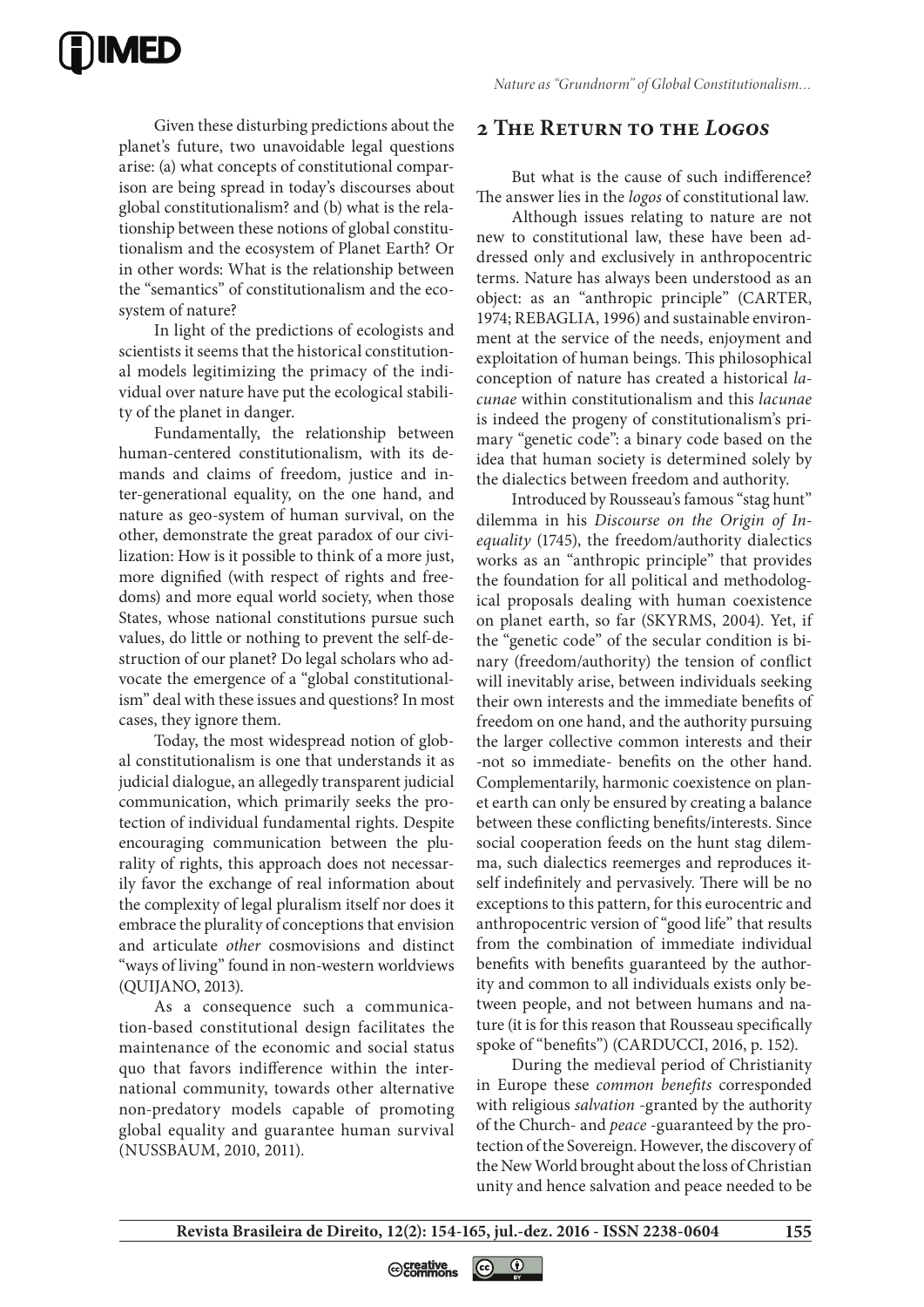

then experienced in earthly dimensions: in terms of reciprocal *trust* (FERRARESE, 2002, p. 17) and in the shape of agreements between individuals and between states. In order to strip it from its former divine origin, trust should be experienced as a construct of reality built upon social consensus. As Carducci has already stated elsewhere (2016, p. 152), modern constitutions are examples of some of these consensus-based constructs of reality produced by Europe. They are the *founding* documents that established the conditions for mutual trust and cooperation -in replacement of salvation and peace granted by the "Divinity"- and provided legitimization and guarantees for the *Hobbesian public goods* (HARGREAVES-HEAP, et al., 1992, p. 193) i.e. the common "benefits" to which Rousseau had referred.

Many supporters of global constitutionalism claim that the current crisis of constitutional law is the result of the decline of the nation-state, nevertheless, we argue that it is instead the result of the binary structure of its own "genetic code". This primary "genetic code" of the rules of social cooperation (and therefore *in primis* of constitutionalism) has evolved outside and apart from the "natural eco-system" and is now in crisis. By remaining within the limits of the "stag hunt" dilemma, denying nature's subjectivity and ignoring her link to the development of human life, constitutionalism has rendered itself structurally weak, vulnerable and almost incapable of dealing with environmental challenges and other social-ecological transnational problems. Moreover, through this objectivization of nature constitutionalism continues to legitimize and justify the reasons of *eco-nomy* over the reasons of *eco-logy*  (CARDUCCI, 2016, p. 153).

The fact is that constitutionalism has never really directly addressed questions about the survival of humankind (CARDUCCI, 2014b). Constitutions may sometimes tackle economic, social and environmentally related issues and thus include provisions such as those seeking the protection of inter-generational rights, those advancing social sustainability and development, or even provisions about distributive justice. But when it comes to survival, constitutions have only considered *war* as the only means of destruction of humankind and *peace* as the only guarantee for its survival. Strongly influenced by Carl Schmitt, this approach to constitutionalism obscures and even neglects the historical connection among war and the accumulation of natural resources, peace and the participation in the benefits drawn out of natural resources, and constitutional rules and the ownership of natural resources (CAR-DUCCI, 2016, p. 145).

The historical-anthropological developments previously described allow us to explain: (a) why questions about human survival are not considered within any western constitution; and (b) why, even today and despite the seemingly destruction of the planet, most theories about global constitutionalism remain within the logic of Rousseau's binary code.

Since the current debates and approaches to global constitutionalism omit the discussion on the "ecological deficit" and address the future of humanity exclusively in terms of the "stag hunt" dilemma (individual freedom versus global authority) these can't help but to reproduce the limitations of the latter.

Firstly, debates continue to revolve around the "rights and duties of man" and to preach the absolute value of the self-determination of individual freedom, thus ignoring the urgent need to discuss the future, not only of individuals, but of humanity as one of the many living beings on planet earth. Secondly, most approaches disregard the ecological paradox of the human condition: that the human being is, in fact, the only animal that has experienced democracy in the form of "authority" and accordingly decides about his own survival through consensus. Together these two limitations lead us to a third and more important limitation: since current approaches ignore the problem of the "ecological deficit" of the planet, these end up concealing the true challenge of global constitutionalism, which is the construction of a global authority and a global *eco-compatible* democracy, rather than the continuous conquest of new individual freedoms at global level.

Let us now consider, is there really any democratic way to save the planet? How can we set up a stable consensus that accommodates the democratic imperative of saving the planet's ecosystem? These should be the proposed central and unavoidable questions<sup>1</sup> of global constitutionalism. However, it is doubtful that these questions can be answered if "individual freedoms approach" continues to be the only parameter or *tertium comparationis* among the different possible options available to constitutionalism.

 © creative<br> **○** commons  $\left($ 

<sup>1</sup> Some of these questions have been posed by several reports issued by the Transnational Institute since 2013 to date. See: *Transnational Institute's collection reports on State of Power.* The 2016 report that can be found in: <https://www.tni.org/ en/collection/state-of-power>.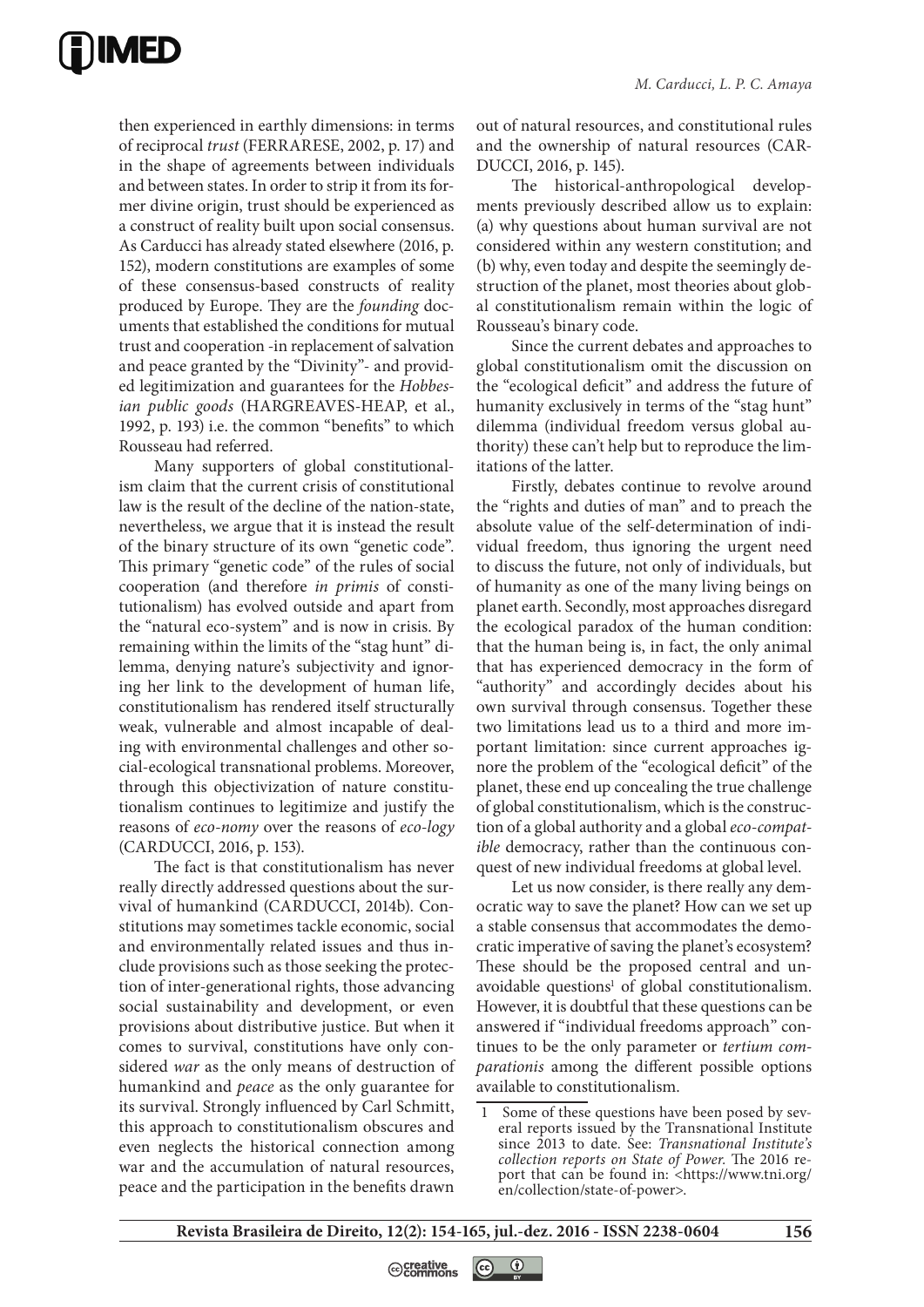## **3 Neo-liberal Constitutionalism and Trans-Judicial Communication**

Besides being a constitutive element of the "anthropic principle" that governs constitutional law, individual freedom is also the cornerstone of one of the most widespread and hegemonic ideologies of our recent times: neoliberalism (TURN-ER, 2008; STREECK, 2013). The far-reaching influence of neoliberalism is reflected in various approaches preaching the fragmentation of *societal constitutional systems* (TEUBNER, 2012, 2011a, 2011b) or in those seeking the standardization/neutralization of legal models for social conflict management (such as the Public Choice Theory), as well as in some comparative methods based on the historical de-contextualization of constitutional experiences (such as the Legal Origins Theory).

Compatible with this methodological individualism is also the idea that by means of a judicial dialogue (FRISHMAN, 2013) or transnational communication among courts (SLAUGHTER, 2004) global constitutionalism should protect the pluralistic individual freedoms and rights against a new sort of globalized economic authority. In other words, dialogue-based proposals basically stretch out the stag hunt dilemma to a global scale. This particular theoretical and methodological choice introduces several grounding premises affecting the role of constitutions, the judiciary, as well as, the functional role of constitutionalism itself at a global level. As Carducci has already stated elsewhere (2016, p. 147), constitutions cease to be understood in their particular uniqueness and are now considered as mere fragments of a pluralistic global society (ROS-ENFELD, 2010) that are analyzed as constituent parts or "knots" (KEMMERER, 2009) of a global transnational network of constitutions that express rules, cultures and different experiences (THORNHILL, 2010). However, while the role of constitutions diminishes the role of the judiciary is substantially enhanced. Judicial networks become the forerunners of the process of internationalization of domestic constitutions and the lead actors responsible for the circulation of constitutional ideas within the global society. Hence, the judge's primary role is no longer that of interpreting national/domestic law, but the constant legitimization of the global transnational network of constitutions (JACKSON, 2010).

The previously described changes are also closely linked to the modification of the foundations of constitutional theory in favor of pluralism. The pluralistic choice legitimates and prioritizes the role of subjects and diverse forms of interpersonal communication within global society (ZUMBANSEN, 2012), yet renders traditionally nation-based constitutional concepts (LOUGH-LIN, 2004, p. 72) practically unuseful. Accordingly, constitutional comparison would then be reduced to the study of these forms of judicial dialogue and pluralistic global communication (PER-JU, 2012) itself turning into an argumentative and dialogue-based discipline (BAER, 2004) serving only two functions: (1) the constitutionalization of international law (HABERMAS, 2008; KLAB-BERS, et al., 2009; DUNOFF; TRACHTMAN, 2009; SCHWÖBEL, 2011; MAMLYUK; MATTEI, 2011; ROBERTS, 2011) through the internationalization of constitutional law; and (2) the constitutionalization of all social orders, including the economic realm, present in global society (GILL; CUTLER, 2014; AMATO, 2014). For some, this transformation of constitutional comparison into judicial dialogue would then be a symptom of the end of comparative law (SIEMS, 2007; REIMANN, 1996; MUIR-WATT, 2012) traditionally based on the Westphalian imperatives and the primacy of national constitutional law.

Despite the widespread influence of this dialogue-based approach, a deeper analysis of these basic tenets reveals two important shortcomings. On the one hand, they reduce the concept of constitutionalization to a sort of judicially operated "graft" of constitutional elements onto any social order (DIGGELMANN; ALTWICKER, 2008) whether local or international, public or private, as if it was not originally a process of constitutional morphogenesis (i.e. a process of determination of specific legal forms concreted from the historical evolution and development of social and legal transformations (LOUGHLIN, 2010). On the other hand, they basically consider the notion of constitutionalization as a mere interpretative tool for the protection of human rights, and not as the result of "decisions" about ways to rationalize power and to exercise democracy (BETTI, 1953). In this manner, they emphasize the legal, judicial and even cultural dimensions of constitutionalism, instead of its political (BELLAMY, 2007; WALDRON 1993; GOLDONI, 2010) and general features (a "general constitutional law"2 ).



<sup>2</sup> The term "general constitutional law" was coined by Boris Mirkine-Guetzévitch, in his ouvre: *Les nouvelles tendances du droit constitutionnel,* Paris: Giard, 1931.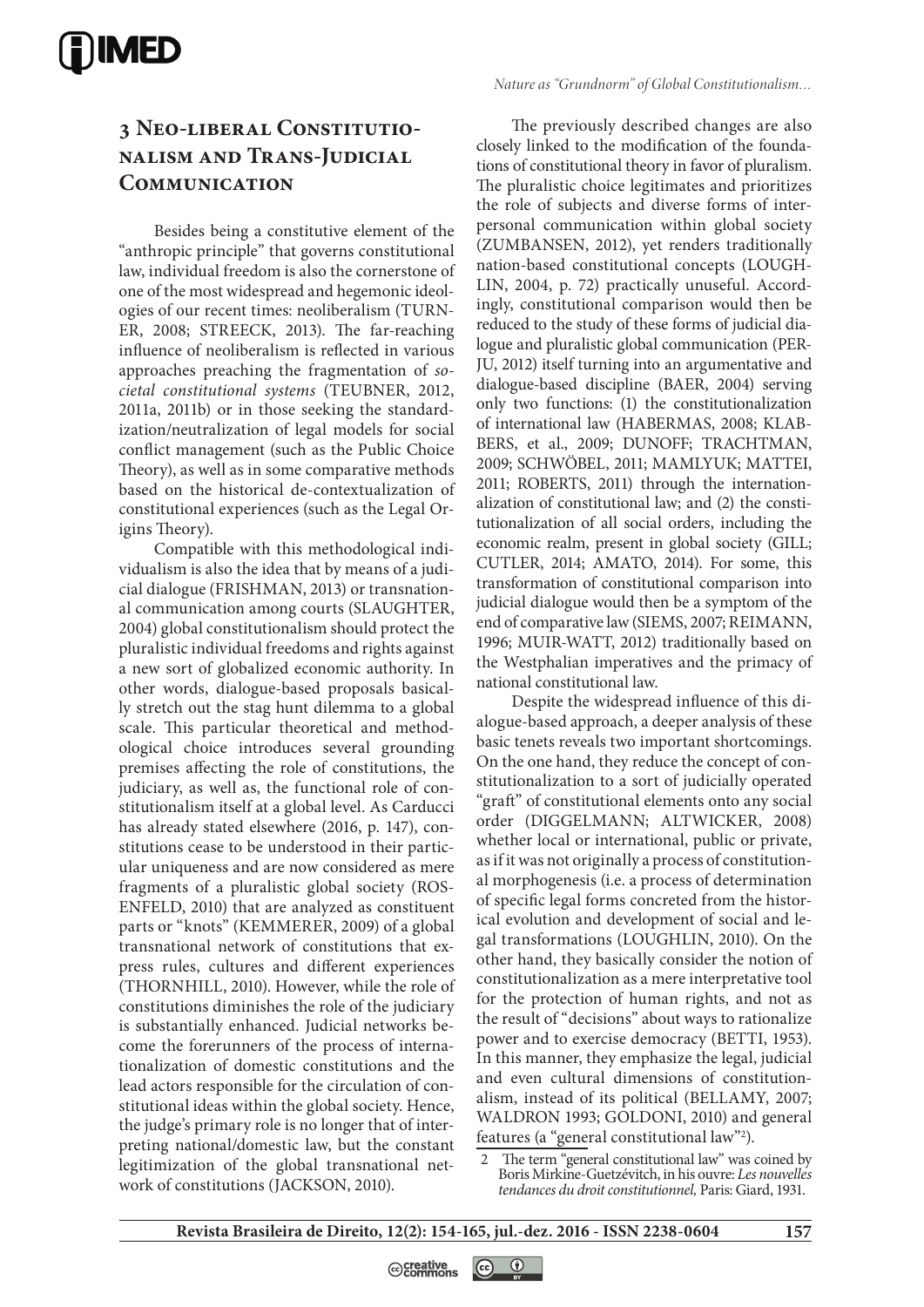

From all of the above it is possible to infer that the strategic *focus* of this dialogue-based comparison is related to the erosion of the traditional state's monopoly on fundamental rights' protection mechanisms (HIRSCHL, 2004; LADEUR; VIELLECHNER, 2008). Its focus is certainly directed towards protection of the legal status of individuals, their privacy and self-determination, rather than the regulation of economic and social spheres of human coexistence (WEJNERT, 2014); nevertheless, this is done at the expense of a more complex notion of pluralism that could consider the different sociopolitical and material conditions of diverse human groups within a global society.

Although biased towards the primacy of individual interests/benefits and the protection of human rights over any other transnational issue the trans-judicial communicative approach to global constitutionalism provides sufficient grounds for the development of a "generic constitutional law" (LAW, 2005); yet is unable to build a global legal order by which the "authorities" at the world stage can effectively ensure common transnational benefits (ESCOBAR, 2011). This reductionism weakens the political strength of constitutionalism to meet the new challenges faced by the geo-human system. Moreover, as some expert observers of global society have pointed out (BAUMANN, 2000), in spite of promoting a real limitation to the powers of the "authority", which has been the historical role of constitutionalism within the binary freedom/authority dilemma, this persistent exaltation of the individual self-determination eventually destroys the idea of global authority itself (WHITEMAN, 2010) as it also encourages a methodological anarchism in constitutional law (MONGARDINI, 2011).

# **4 Nature As "Grundnorm" of Global Constitutionalism and Global Democracy**

Does the current international scenario offer any alternatives to this anarchist propensity?

There are indeed, two constitutional proposals that deserve to be explored with seriousness: (a) the *new constitutionalism for biodiversity*  (CARDUCCI; CASTILLO, 2016) of the Andean constitutions (Ecuador and Bolivia) and (b) the jurisdictional protection system of "the right to democracy" proposed by of the African Union.

The first proposal emerges as part of the so called "New Latin American Constitutionalism" (VIZIANO; MARTÍNEZ, 2011) that refers to a group of constitutions promulgated in several Latin American countries in the nineties. Most of the constitutions associated with this regional trend share some post-neoliberal approaches to constitutional design, which include novel developmental paradigms of indigenous inspiration, the plurinational state organization and innovative communitarian models of democratic participation in decision making processes, among others. (CARDUCCI; CASTILLO, 2016).

However, the constitutions of Ecuador (2009) and Bolivia (2007) offer what could be considered a *novel* constitutional framework distinguishable from the other constitutions in the region, in that they grant essential rights to *nature* thus turn it into a true constitutional subject (ECUADOR, 2013). In this sense, the constitutional provisions, especially those of the constitution of Ecuador, seek the protection of the anthropic (geo-human) system by placing *nature* as the primary and single parameter of legitimization for all constitutional considerations (CARDUCCI, 2013). The Andean constitutional framework also builds up an inclusive and non-exploitative type of welfare state responsible for human survival -in all its economic, social and biological dimensions- which departs from the classic individual centered neoliberal notions of welfare state (BAGNI, 2013).

Besides acknowledging human cultural diversity, the Andean constitutions assert the unity of the humanity and nature through the founding principle of "*good life/living well"* known as Buen Vivir/Vivir Bien (in Spanish), Sumak Kawsay (in Kichwa) or Suma Qamaña (in Aymara). These constitutions turn this principle into a benefit/interest "common" to all individuals that takes precedence over any other previous social dilemma.

In short, this nature-centered *constitutionalism for biodiversity* has updated the "stag hunt dilemma", which now includes the entire ecosystem and not just its anthropic component. Only through such new nature-centered dynamics, as opposed to a mere balance among the plurality of individual benefits and interests, will global constitutionalism be capable of meaningfully promoting real global participatory democracy, in terms of active information and broad deliberation on priority issues affecting humanity's common survival.

Following this same line of development and understanding of democracy -as informed

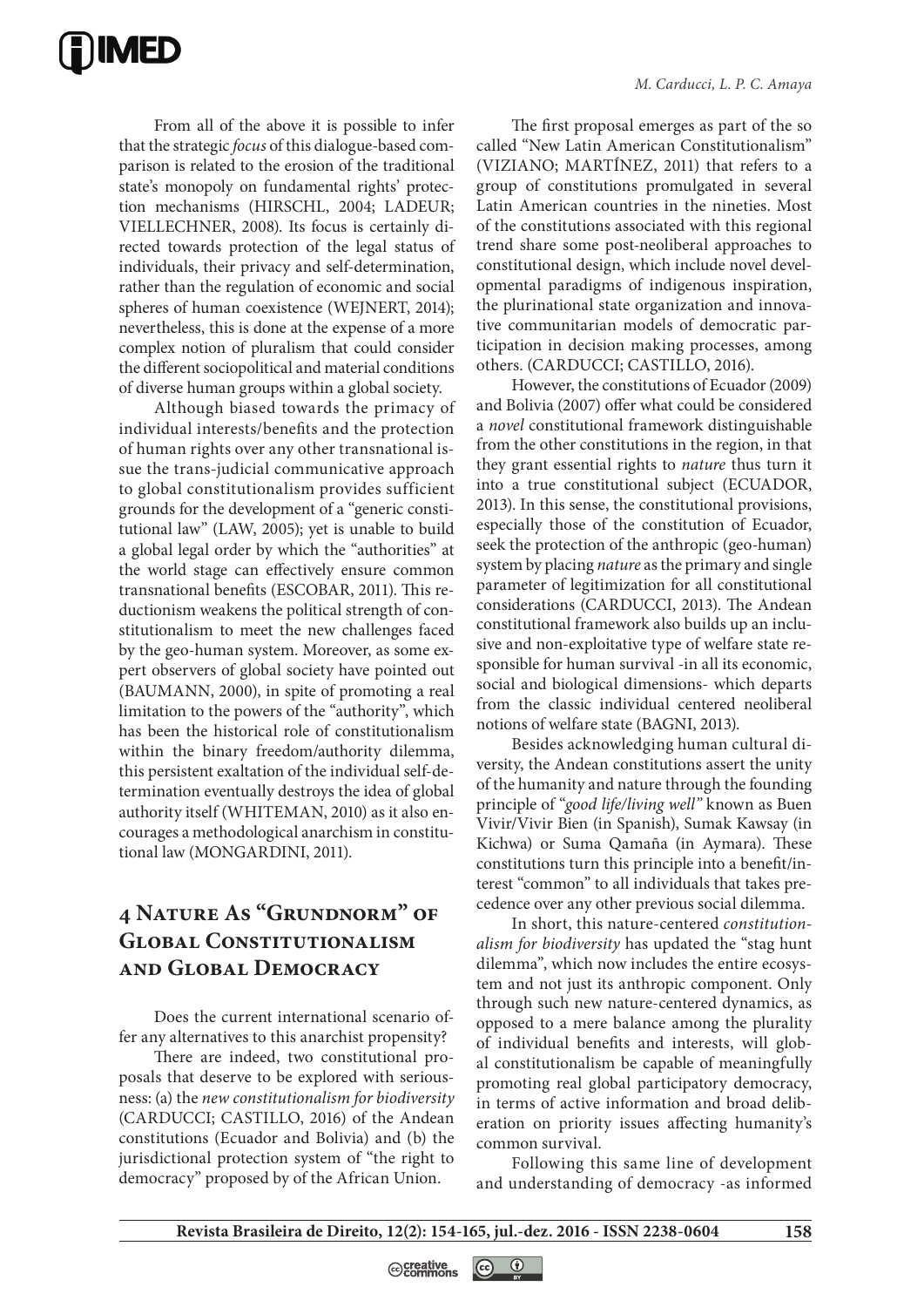

participation and not as representative delegation- the XX Summit of the African Union proposed in early 2013<sup>3</sup> (AFRICAN UNION, 2013; FROSINI; BIAGI, 2014, p. 142) the creation of an International Constitutional Court (IConstC) for the protection of the "right to democracy". The initiative shows significant originality, since it aims at connecting the idea of a single international jurisdictional organization (the IConstC) not with the classic notion of human rights protection (based on individual expectations) but with the idea of democracy as a distinctive and universally recognized form of government, fundamental for human survival and consequently as such, worthy of international global protection by means of a mechanism of "plural access" (CARDUCCI, 2014a).

Of African origin and inspiration, and precisely for this reason is considered noteworthy, the proposal is unprecedented, because it focuses on the development of a unified and universal mechanism for both the justiciability and accountability of governments and national justice systems and the protection of democratic practices of deliberative participation and social inclusion. Contrary to the individualistic approach to rights protection, which still plays a politically marginal role within the context of particular states, the African proposal seeks to build up a uniform "access to justice" model for the enforcement and effective realization of human rights in connection with political and social issues.

Though approached in this innovative way by the African Union, discussions about the "right to democracy" are not new to the legal theoretical debates. In fact, it has been discussed from at least four diverse perspectives: a) the first dates back to the philosophical and moral debate (BUCHAN-AN, 2014; BERNSTEIN, 2016) raised around John Rawls' thesis (RAWLS, 1999), b) the second classifies of the "right to democracy" as a justiciable individual (but also collective) human right (CO-HEN, 2006; NICKEL, 2007; MANDLE, 2006), c) the third explores its link with the "democraticness" of international institutions (MILLER, 2007; FRANCK, 1995), and d) the fourth considers it as a constitutive element of the general principle of non-discrimination (MIKETIAK, 2011) to distinguish it from the right to self-determination.

Considering all these theoretical elaborations, which could then be the role of an International Constitutional Court? According to the proposal of the African Union the IConstC would function as a single, unified system of access to constitutional justice primarily aimed at protecting practices of participation and social inclusion; and enforcing rights and mechanisms surrounding democratic deliberation processes, such as the protection of minorities and opposition groups, the right to information, to transparency and disclosure of funding sources, the right to lobby at national and international level, etc.

In fact, the widespread understanding and acknowledgment of particular democratic practices as well as the seemingly homogeneity of standards for political participation and democratic citizen deliberation, all raise questions about the plausibility of an "international constitutionality" based exclusively on individual rights and standards. Are individual rights truly homogeneously and universally enforced? According to the actual judicial international practice it is unlikely.

Not only national constitutional courts, but also the three conventional Courts regarding human rights protection, such as the European Court of Human Rights (ECtHR) in Strasbourg, the San Jose Inter-American Court of Human Rights (IACtHR) and the African Court on Human and Peoples` Rights (AfCHPR), sometimes limit the effects of their decisions over the constitutional provisions of national States through the use of contextualization techniques. Some examples are: (a) The margin of appreciation doctrine (GREER, 2010) developed by the case law of the EctHR; (b) the explicitly formalized decision affirming the conventionality control over democratic procedures of deliberation ruled by the IACtHR in the 2011 case Gelman vrs. Uruguay (MOROCOA, 2014); (c) the 2013 case Tanganyika Law Society et al vrs. Tanzania ruled by the AfCHPR (PIERGIGLI, 2014) on the basis of the particular context of each country; and (d) the ruling No 82/2001 of the Supreme Court of Mexico (GONZALEZ, 2003) rejecting the participation of indigenous communities in constitutional amendment procedures. Those examples show how the use of these contextualizing methods results into an asymmetrical application of human rights standards and provisions that obscure the purported cosmopolitan nature of the rights based approach on global judicial dialogue (CARDUCCI, 2016, p. 143).

Unlike the judicial dialogue approach to global constitutionalism, the African proposal

The proposal was originally made by Tunisian president Marzouki in his speech to the UN Gen- eral Assembly on 2012.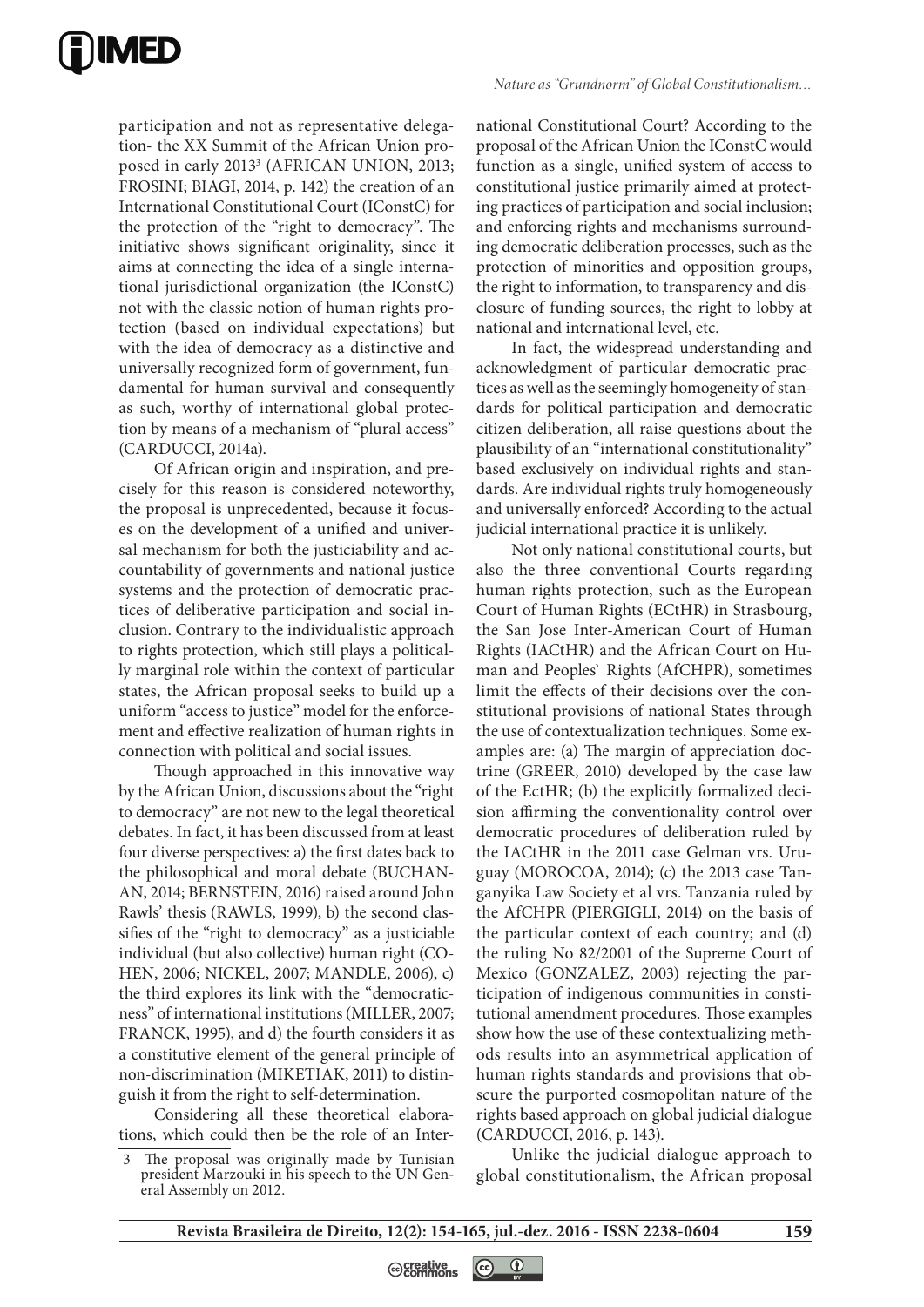

lives up to the global challenge in a radically innovative way, superseding the landmark 1986 ruling of International Court of Justice on the case Nicaragua vrs. USA, which declared both nullity and illegitimacy of any action of interstate interference in internal (national) constitutional affairs. Despite opening the way to the development of a universal principle of "free choice" of political, economic and social systems by recognizing *constitutional autonomy* (KANTO, 2000) unfortunately the pioneer decision, nor the international judicial mechanism that enforced it, were capable of producing the necessary homogeneity of rules and principles to achieve an effective universalizing process of the content and procedures of a true "right to democracy". The African proposal instead fosters the socialization of the democratic principle by means of the creation of a judicial mechanism with widespread effects: a *universal judge* of democracy.

The idea of a global political participation through a shared -and even global- democratic praxis could advance Franz Fanon´s idea of *sovereignty of everyday life* and even also strengthen some instances of *"societal constitutionalism"* against the oligarchic and authoritarian tendencies of global and economic powers and their influence on the formally democratic decisions of state powers (CARDUCCI, 2016, p. 144).

## **5 The Constitution in "natural sense"**

The "genetic code" of constitutionalism has forced us to discuss human society in terms of dialectical relationship of freedom/authority, thus constitutions have been traditionally analyzed and classified exclusively in terms of the anthropocentric dynamics framed by this dialectics. Some examples are: Karl Lowenstein´s (1976) ontological distinctions of normative, nominal and semantic constitutions, Constantino Mortati's (1940) category of the "constitution in a material sense" and the concepts of "symbolic constitutionalization" (NEVES, 2007) and "simulacrum constitutions" (MOREIRA, 2007).

But, how to address the imperative questions on how to democratically save the planet and ensure the survival of humanity and of living beings? If we are to set up a stable relationship between the democratic consensus and the imperious rescue of the terrestrial ecosystem, the classic ontology

of the Constitutions can not remain unchanged. The implications of nature as "Grundnorm" of global constitutionalism -today and tomorrow- is certainly a complex process, but precisely because of this requires constant discussion.

The issue is in fact not new to constitutional philosophy. In The Concept of the Political, Carl Schmitt (1972) had already pointed out that *legal technique* represents the culmination of a process that began with "faith in God and ended with "faith in the unlimited dominion of man over nature"; and is of the many factors of the Heideggerian Gestell (HEIDEGGER, 1954): a manifestation of humanity itself. It is therefore, no coincidence that Emanuele Severino (1979) stated that: "if theology is the primary form of technique, then technique is the last form of theology".

Should we then fight for a constitutionalism free of the last of his "political theologies" based on the faith in limitless rule of man over nature? And, if so, how?

In fact, there are some relevant studies that seek to guarantee human survival that would be able to promote and facilitate the gradual restoration of ecological balance, such as those linking the holistic approach of Eugene Odum (1971) with that of Hans Jonas (1992), Herman Daly (1977) and Vandana Shiva (2006) through the overall construction of a condition of "steady-state economy" (DALY, 1977), which would eliminate the inequalities produced by neo-liberal capitalism.

In these sense, measures such as regulation of international trade, establishment of price-ceilings for basic resources, implementation of a universal ecological tax reform, establishment of minimum and maximum limits for income and wealth distribution to reduce inequality gap, etc., are all issues that require bread debate and discussion around the idea of the Constitution *"in the natural sense"* that is, beyond the binary code of the stag hunt dilemma.

## **6 Concluding Remarks**

The current mainstream dialogue-based approaches to global constitutionalism essentially recycle the binary genetic code underlying the classic anthropocentric and eurocentric *logos* of constitutional law, which is represented by Rousseau's "stag hunt" dialectics. By remaining within the limits of the "stag hunt", denying nature's subjectivity and ignoring her link to the development of human life,

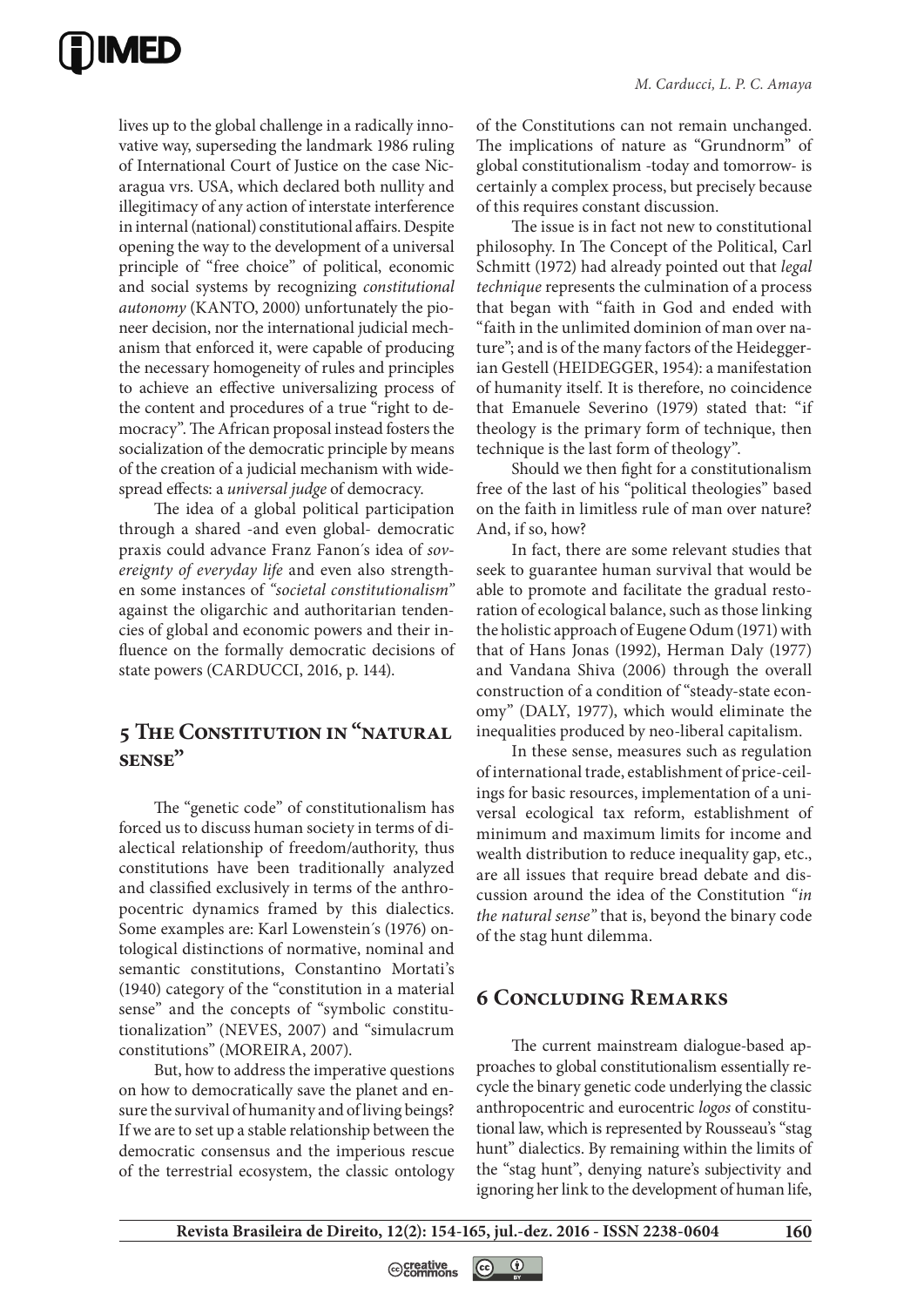

constitutionalism has rendered itself structurally weak, vulnerable and almost incapable of dealing with environmental challenges and other social-ecological transnational problems. Moreover, theories on trans-national judicial dialogue are biased towards the primacy of individual interests/ benefits and the protection of human rights and underrate political democratic questions, such as for instance, how to build a global legal order by which the "authorities" at the world stage can effectively ensure common transnational benefits. This reductionism also weakens the political strength of constitutionalism to meet the new challenges faced by the geo-human system.

We need to return to the "autochtonous" legal traditions, which consider nature as a principle of life and movement and therefore as necessary balanced order. We believe it is time to discuss an ontology of constitutions in "natural sense", i.e. related to the challenge of survival of the geo-human ecosystem, moving beyond the metaphysical options offered by mainstream constitutionalism. We hence propose to define nature as "*tertium comparationis*" of global constitutionalism: an inescapable element of assessment and evaluation of present and future constitutional policies.

The two above discussed constitutional proposals drawn from the Global South, the Andean constitutionalism for biodiversity and the African Union project to establish an International Constitutional Court, tell us not dwell immobile in the "stag hunt dilemma". They break free from the traditional methodological individualism of constitutionalism and make up a new structure for this dialects. No longer limited to the dynamics between individuals and their permanent quest for either individual benefits/interests or common benefits, the dilemma would now include nature and humanity as a whole: a geo-human system for the protection of biodiversity. Within this new arrangement the survival of all human and other living beings becomes the *common non-negotiable benefit*. This new nature-centered dilemma can not be separated from democracy, since only democratic forms of state government and democratic decision-making by state authorities can jointly and effectively face up the problem of survival of the geo-human system.

Therefore, both proposals converge on the importance of a constitutionalism committed to the discussion of the democratic legitimacy of social life rather than to *trans-judicial communication.* Nature -and not freedom or authoritywould then become "Grundnorm" of the options of "good life" ("buen vivir") for all humankind, while democracy would become the daily practice of participatory discussions and broad debates about the future of humanity.

#### **References**

AFRICAN UNION, Assembly of The Union Twentieth Ordinary Session 27 – 28 January 2013 Addis Ababa, Ethiopia. Assembly/AU/Dec.458 (XX). Accessed: <http://www.au.int/en/sites/default/files/decisions/9653-assembly\_au\_dec\_450-473\_xx\_e.pdf>.

AMATO, Lucas Fucci. *Constitucionalização Corporativa. Direitos Humanos Fundamentais, Economia e Empresa,* Curitiba: Juruá, 2014.

BAER, Susanne. "Verfassungsvergleichung und reflexive Methode: Interkulturelle und intersubjektive Kompetenz" in *Zeitschrift für ausländisches* öffentliches *Recht und Völkerrecht* 64, 2004, p. 735-758.

BAGNI, Silvia. Dal Welfare State al Caring State? *In*: BAGNI, S. (Org.). *Dallo Stato del bienestar allo Stato del buen vivir:* innovazione e tradizione nel costituzionalismo latino-americano. Bologna: Filodiritto, 2013. p. 19-59.

BAUMANN, Zigmund. *Liquid Modernity*, Cambridge: Polity Press, 2000.

BETTI, Emilio. "Possibilità e limiti di un diritto di convivenza europeo" in *Nuova Rivista di Diritto Commerciale* VI, 1953, p. 104 -108.

BELLAMY, Richard. *Political Constitutionalism*, Cambridge: Cambridge Univ. Press, 2007.

BERNSTEIN, Allysa R. Human Right to Democracy? Legitimacy and Intervention, in MARTIN, Rex; REIDY, David (eds.), *Rawls's Law of Peoples: A Realistic Utopia?*, Malden: Blackwell Publishing, 2006, p. 278-298.

BUCHANAN, A. *Justice, Legitimacy and Self-Determination: Moral Foundations for International Law,* Oxford, Oxford Univ. Press, 2004.

CARDUCCI, Michele. "Cross-constitutionalism and sustainable comparison" FEBBRAJO, Alberto; CORSI, Giancarlo (org.) *Sociology of Constitutions: A paradoxical perspective,* Routledge 2016. p. 137-165.

\_\_\_\_\_\_. "Sull'ipotesi di istituzione di una corte costituzionale internazionale: per il "diritto alla democrazia" e la tutela contro i mutamenti incostituzionali" in *Eunomia. Rivista semestrale di Storia e Politica Internazionali* 1, 2014a, p. 195-212.

\_\_\_\_\_\_. "Costituzionalismo e sopravvivenza umana", in *Blog Diritti Comparati*, published in May, 2014b. Accessed: <http://www.diritticomparati.it/2014/05/ costituzionalismo-e-sopravvivenza-umana.html>.

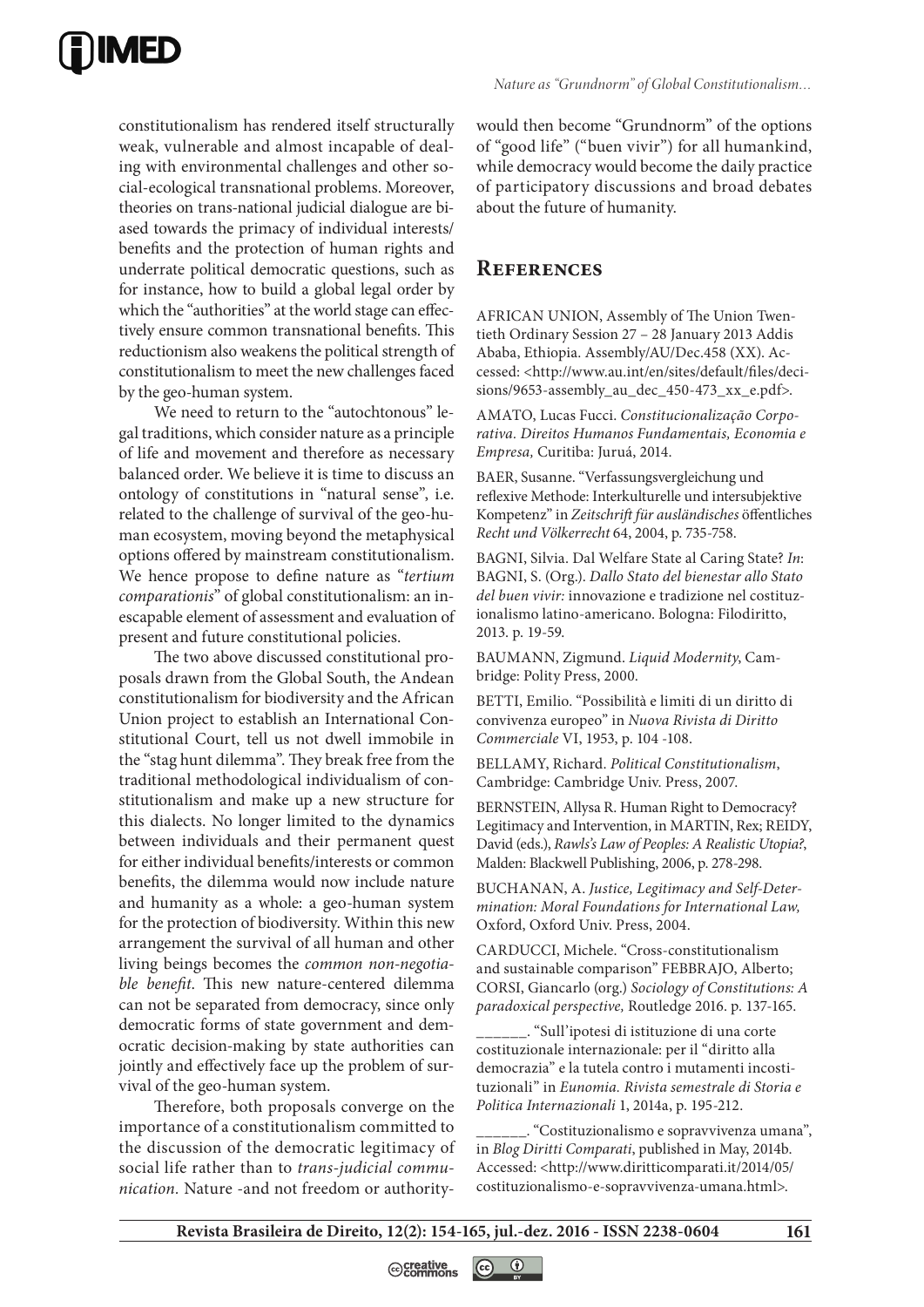

\_\_\_\_\_\_. "La Costituzione come "ecosistema" nel nuevo constitucionalismo delle Ande", en *Dallo Stato del Bienestar allo Stato del Buen Vivir*, Silvia Bagni (org.) Bologna: Filodiritto, 2013.

CARDUCCI, Michele; CASTILLO AMAYA, Lidia P. "Constitucionalismo de la Biodiversidad vrs. Neoconstitucionalismo del Riesgo" in *Sequencia* 37, num 73, 2016, p. 255 -283.

CARTER, Brandon. "Large number coincidences and the anthropic principle in cosmology" in LONGAIR, Malcom S. (ed.) *Confrontation of cosmological theories with observational data*, International Astronomical Union 63, Dordrecht: Springer Netherlands, 1974, p. 291-298.

COHEN, Joshua. "Is there A Human Right to Democracy?" in SYPNOVICH Christine (ed.), *The Egalitarian Conscience*, Oxford, Oxford Univ. Press, 2006, p. 226-248.

DALY, Herman E. *Steady-State Economics: The Economics of Biophysical Equilibrium and Moral Growth*. San Francisco: W.H. Freeman, 1977.

DIGGELMANN, Oliver; ALTWICKER Tilmann. "Is there Something like a Constitution of International Law? A Critical Analysis of the Debate on World Constitutionalism" in *ZaöRV* 68, 2008, p. 623-650.

DUNOFF, Jeffrey L., TRACHTMAN, Joel P. (eds). *Ruling the world?: constitutionalism, international law, and global governance.* Cambridge: Cambridge University Press, 2009.

ECUADOR, Corte Constitucional de. *Derechos de la Naturaleza. Fundamento, contenido y exigibilidad jurisdiccional,* Quito: Corte Constitucional del Ecuador, 2013.

ESCOBAR GARCÍA, Claudia. *Transconstitucionalismo y diálogo jurídico,* Quito: CEDEC, 2011.

FERRARESE, Maria Rosaria. *Il diritto al presente. Globalizzazione e tempo delle istituzioni*. Bologna: Il Mulino, 2002.

FRANCK, Thomas. *Fairness in International Law and Institutions,* Oxford: Clarendon Press, 1995.

FRISHMAN, Olga. "Transnational Judicial Dialogue as an Organizational Field" in *European Law Journal* 19, 2013, p. 739-758.

FROSINI, Justin; BIAGI, Francesco. *Political and Constitutional Transitions in North Africa: Actors and Factors.* Routledge, 2014.

GILL, Stephen; CUTLER A. Claire (eds.) *New Constitutionalism and World Order*. Cambridge: Cambridge Univ. Press, 2014.

GOLDONI, Marco. "Il ritorno del costituzionalismo alla politica: il "Political" e il "Popular" Constitutionalism" *Quaderni Costituzionali*, 4, 2010, p. 733-756.

GONZÁLEZ GALVÁN, Jorge A. "La Corte y los indígenas", in 107 *Boletín Mexicano de Derercho Comparado*, 2003, p. 725- 733.

GREER, Stephen. The Interpretation of the European Convention on Human Rights: Universal Principle or Margin of Appreciation?, in *3 UCL Human Rights Review*, 2010, p. 1-14.

HABERMAS, Jürgen. "The constitutionalization of international law and the legitimation problems of a constitution for world society." in *Constellations* 15, no. 4, 2008, p. 444-455

HARGREAVES-HEAP, Shaun; HOLLIS, Martin; LYONS, Bruce; SUDGEN, Robert; WEALE, Albert (eds). *The theory of choice: A critical guide.* Oxford: Blackwell, 1992.

HEIDEGGER, Martin. "Die Frage nach der Technik" in HEIDEGGER, Martin *Vorträge und Aufsätze*, Pfullingen: Verlag Günther Neske, 1954, p. 13-44.

HIRSCHL, Ran. "Globalization, Courts, and Judicial Power: the Political Origins of the New Constitutionalism" in *Indiana Journal of Global Legal Studies* 11, 2004, p. 71-108.

JACKSON, Vicky C. *Constitutional Engagement in a Transnational Era*, Oxford: Oxford Univ. Press, 2010.

JONAS, Hans. "Tecnica, libertà e dovere" in *Scienza come esperienza personale. Autobiografia intellettuale,* Brescia: Morcelliana, 1992, p. 35-49.

KAMTO, M. Constitution et principe de l'autonomie constitutionnelle, in *Recueil des cours de l'Académie internationale de droit constitutionnel*, vol. 8, Tunis: Cedex, 2000, p. 127.

KEMMERER, Alexandra. "The Normative Knot 2.0: Metaphorological Explorations in the Net of Networks" in *German Law Journal* 10, 2009, p. 439- 462.

KLABBERS, Jan; PETERS, Anne; ULFSTEIN, Geir. *The constitutionalization of international law.* Oxford: Oxford University Press, 2009.

LADEUR, Karl-Heinz, VIELLECHNER, Lars. "Die transnationale Expansion staatlicher Grundrechte: zur Konstitutionalisierung globaler Privatsrechtsregimes*"* in *Archiv des Völkerrechts,* 46, 2008, p. 42-73.

LAW, David S. "Generic Constitutional Law" *Minnesota Law Review* 89, 2005, p. 652.

LOUGHLIN, Martin. "What is Constitutionalisation?" in DOBNER, Petra; LOUGHLIN, Martin (eds.) *The Twilight of Constitutionalism?,* Oxford: Oxford Univ. Press, 2010, 47-69.

\_\_\_\_\_\_. *The Idea of Public Law*. Oxford: Oxford Univ. Press, 2004.

LOEWENSTEIN, Karl. *Teoría de la Constitución.*  Barcelona: Editorial Ariel. 1976.

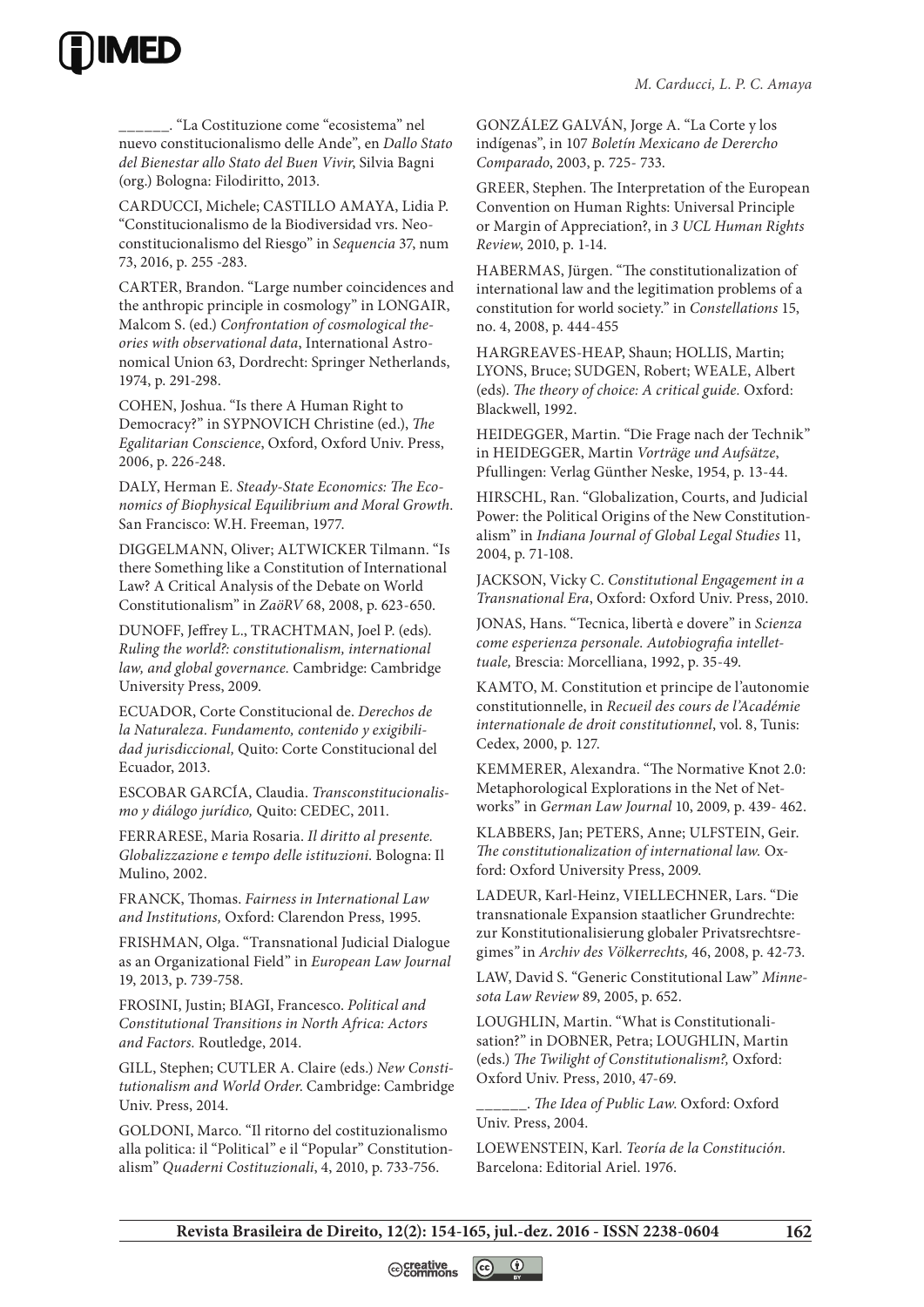

*Nature as "Grundnorm" of Global Constitutionalism…*

MAMLYUK, Boris N.; MATTEI, Ugo. "Comparative International Law" in *Brookyln Journal of International Law* 36, 2011, p. 385-452.

MANDLE, Jon. *Global Justice*, London: Polity Press, 2006.

MIKETIAK, Tara. "Nondiscrimination and the Human Right to Democracy" in 12 *Gnosis,* 1, 2011, p. 30-40.

MILLER, David. *National Responsibility and Global Justice*, Oxford, Oxford Univ. Press, 2007

MONGARDINI, Roberto. *La radice anarchica dei diritti umani e il declino dello Stato sociale*, PhD Thesis. University of Macerata, 2011.

MOCOROA, Juan M. "Justicia transicional, amnistia y Corte Interamericana de derechos humanos: el caso "Gelman" y algunas inquietudes" in CARDUCCI, Michele; RIBERI, Paolo (orgs.), *La dinamica delle integrazioni regionali latinoamericane. Casi e materiali,*  Torino, Giappichelli, 2014, p. 88-102.

MOREIRA, Luiz. *A constituição como simulacro*. Rio de Janeiro: Lumen Juris, 2007.

MORTATI, Constantino. L*a Costituzione in senso materiale*, Milano, Giuffrè, 1940.

MOTESHARREI, Safa; RIVAS, Jorge; KALNAY, Eugenia. "Human and Nature Dynamics (HANDY): Modeling inequality and use of resources in the collapse or sustainability of societies" in *Ecological Economics* 101, 2014, p. 90-102.

MUIR-WATT, Horatia. "Further Terrains for Subversive Comparison: the Field of Global Governance and the Public/Private Divide" in MONATERI, P.G. (ed.) *Methods of Comparative Law. An Intellectual Overview,* Cheltenham-Northampton: Edward Elgar, 2012, p. 270-289.

NEVES, Marcelo. *A constitucionalização simbólica,* São Paulo, Martins Fontes, 2007

NICKEL, James. *Making Sense of Human Rights*, 2ed. Oxford: Blackwell Publishing, 2007.

NUSSBAUM, Martha C. *Not for Profit. Why Democracy needs the Humanities*. Princeton: Princeton University Press, 2010.

\_\_\_\_\_\_. *Creating Capabilities. The Human Development Approach*. Cambridge Mass.: The Belknap Harvard Univ. Press, 2011.

ODUM, Eugene P. *Fundamentals of ecology*, 3rd. Edition, Philadephia: W.B. Saunders, 1971.

PERJU, Vlad. "Constitutional Transplants, Borrowing and Migrations" in ROSENFELD, Michale; SAJÓ, Andras (eds.). *The Oxford Handbook of Comparative Constitutional Law*, Oxford: Oxford University Press, 2012, p. 1304-1327.

PIERGIGLI, Valeria. La Corte africana dei diritti dell'uomo e dei popoli giudica sulla violazione dei diritti di partecipazione politica e delle regole democratiche in Tanzania, in 6 *www.federalismi.it, Focus Africa*, 2014.

QUIJANO VALENCIA, Olver. *Ecosimías: Visiones y prácticas de diferencia económico/cultural en contextos de multiplicidad.* Quito: UASB, 2013.

RAWLS, John, *The Law of Peoples*, Cambridge (Ma): Harvard Univ. Press, 1999.

REBAGLIA, Antonia. *Critica della ragione scientifica. Argomenti antropici e spiegazioni scientifiche*. Milano: Franco Angeli, 1996.

REIMANN, Mathias. "The End of Comparative Law as an Autonomous Subject". *Tulane European and Civil Law Forum* 11, 1996, p. 49-72.

ROBERTS, Anthea. "Comparative International Law? The Role of National Courts in Creating and Enforcing International Law" in *International & Comparative Law Quarterly* 60, 2011, p. 57-92.

ROSENFELD, Michael. T*he Identity of the Constitutional Subject. Selfhood, Citizenship, Culture, and Community,* London: Routledge, 2010.

SCHMITT, Carl. Il concetto di "politico" in *Le categorie del "politico"*, Bologna: Il Mulino, 1972, 181.

SCHWÖBEL, C.E.J. *Global Constitutionalism in International Legal Perspective*, Leiden: Martinus Nijhoff, 2011.

SEVERINO, Emanuele. *Téchne: Le radici della violenza*. Milano: Rusconi, 1979.

SHIVA, Vandana. *Earth democracy: justice, sustainability and peace*. London: Zed Books, 2006.

SIEMS, Mathias. "The End of Comparative Law" in *Journal of Comparative Law* 2, 2007, p. 133-150.

SKYRMS, Brian. *The Stag Hunt and the Evolution of Social Structure*. Cambridge: Cambridge Univ. Press, 2004.

SLAUGHTER, Anne-Marie. *A New World Order*, Princeton: Princeton Univ. Press, 2004.

STREECK, Wolfgang. "Will Expansion Work? On Mark Blyth, Austerity: The history of a dangerous idea". *Comparative European Politics* 11, num. 6, 2013, p. 722-728.

TEUBNER, Gunther. *Constitutional Fragments: Societal Constitutionalism and Globalisation,* Oxford: Oxford Univ. Press, 2012.

\_\_\_\_\_\_. "A Constitutional Moment? The Logics of Hitting the Bottom" in KJAER, Poul; TEUBNER, Gunther (eds.) *The Financial Crisis in Constitutional Perspective: The Dark Side of Functional Differentiation,* Portland: Hart Oxford, 2011a.

\_\_\_\_\_\_; LINDAHL, Hans; CHRISTODOULIDIS, Emilios; THORNHILL, Chris. "Debate and dialogue:constitutionalizing polycontexturality" in *Social and Legal Studies,* 20, 2011b. p. 209-252.

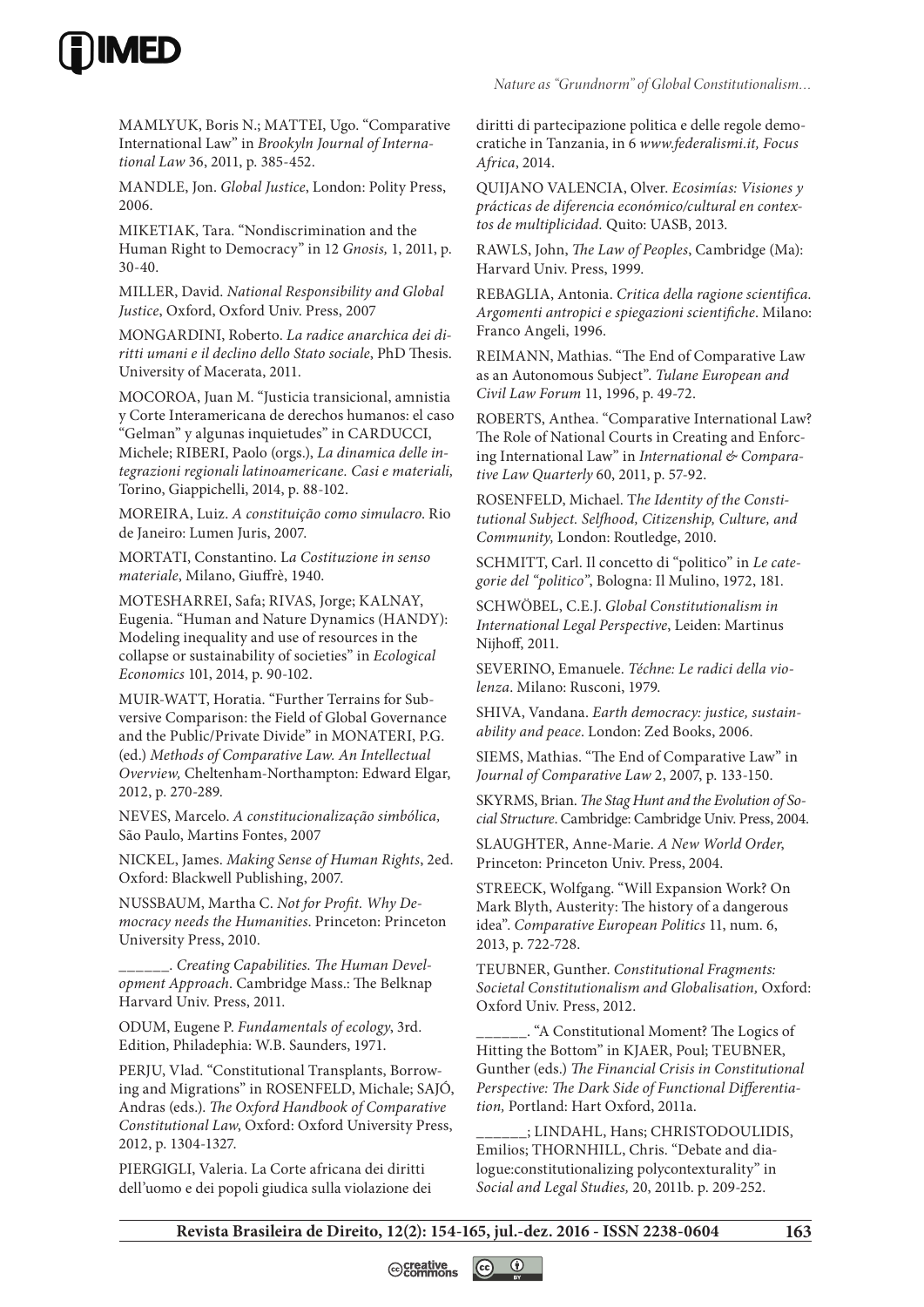

THORNHILL, Christopher. "Niklas Luhmann and the Sociology of the Constitutions". *Journal of Classical Sociology* 10, num 4, 2010, p. 315-337.

TURNER, Rachel. "Neo-liberal constitutionalism: ideology, government and the rule of law" in *Journal of Politics and Law* 1, num. 2, 2008, p. 47-55.

WALDRON, Jeremy. "A Right-Based Critique of Constitutional Rights*"* in *Oxford Journal of Legal Studies* 13, 1993, p. 18 -51.

WEJNERT, Barbara. *Diffusion of Democracy: The Past and Future of Global Democracy,* Cambridge: Cambridge Univ. Press, 2014.

WHITEMAN, Michael. "The Death of Twentieth-Century Authority" in *UCLA Law Review Discourse* 58, 2010, p. 27-63.

ZUMBANSEN, Peer. "Comparative, Global and Transnational Constitutionalism: the Emergence of a Transnational Legal-Pluralist Order" in *Global Constitutionalism,* 1, 2012, p. 16-52.